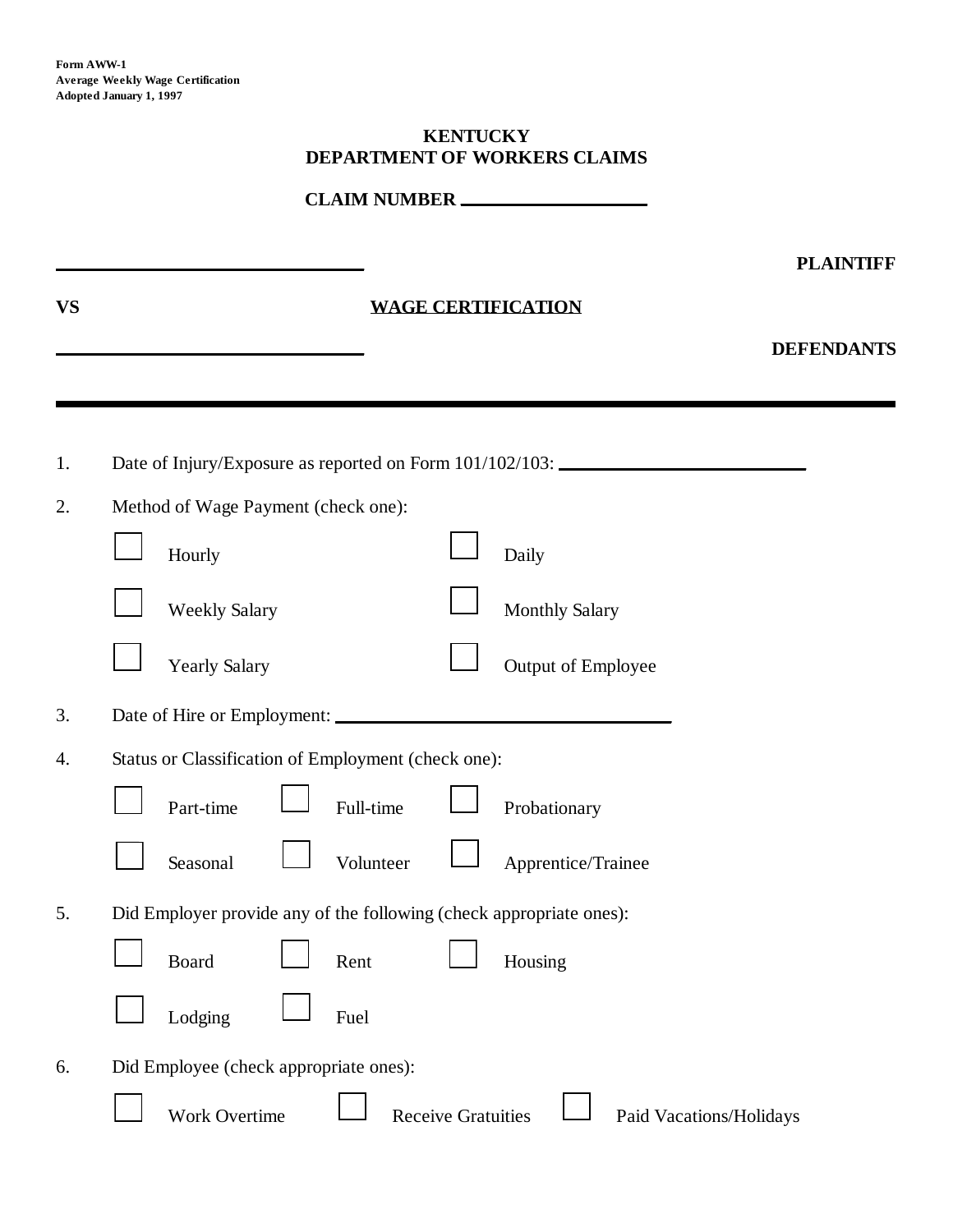| <b>Claimant's Name:</b> |  |
|-------------------------|--|
|-------------------------|--|

## **Claim Number:**

| <b>Weeks Worked</b><br><b>Month/Day/Year</b>                                                                                                                                                                                                                                                                                                                                                                                                                 | # of Regular<br><b>Hours Worked</b> |                | # of Overtime<br><b>Hours Worked</b>      |              | <b>Regular</b><br><b>Hourly Rate</b>                                                                                                                                                                                                                                                                 | <b>Weekly Wage</b> |
|--------------------------------------------------------------------------------------------------------------------------------------------------------------------------------------------------------------------------------------------------------------------------------------------------------------------------------------------------------------------------------------------------------------------------------------------------------------|-------------------------------------|----------------|-------------------------------------------|--------------|------------------------------------------------------------------------------------------------------------------------------------------------------------------------------------------------------------------------------------------------------------------------------------------------------|--------------------|
| 1.<br>$\label{eq:2.1} \frac{1}{\sqrt{2}}\left(\frac{1}{\sqrt{2}}\right)^{2} \left(\frac{1}{\sqrt{2}}\right)^{2} \left(\frac{1}{\sqrt{2}}\right)^{2} \left(\frac{1}{\sqrt{2}}\right)^{2} \left(\frac{1}{\sqrt{2}}\right)^{2} \left(\frac{1}{\sqrt{2}}\right)^{2} \left(\frac{1}{\sqrt{2}}\right)^{2} \left(\frac{1}{\sqrt{2}}\right)^{2} \left(\frac{1}{\sqrt{2}}\right)^{2} \left(\frac{1}{\sqrt{2}}\right)^{2} \left(\frac{1}{\sqrt{2}}\right)^{2} \left(\$ |                                     | $^{+}$         |                                           | X            |                                                                                                                                                                                                                                                                                                      | $\equiv$           |
| 2.<br><u> 1980 - Johann Barbara, martxa a</u>                                                                                                                                                                                                                                                                                                                                                                                                                |                                     | $^{+}$         |                                           | X            | <u> The Community of the Community of the Community of the Community of the Community of the Community of the Community of the Community of the Community of the Community of the Community of the Community of the Community of</u>                                                                 | $=$                |
| 3.                                                                                                                                                                                                                                                                                                                                                                                                                                                           |                                     | $+$            |                                           | $\mathbf X$  | the control of the control of the                                                                                                                                                                                                                                                                    | $=$                |
| 4.                                                                                                                                                                                                                                                                                                                                                                                                                                                           |                                     | $^{+}$         |                                           | X            | $\overline{\phantom{a}}$ . The contract of $\overline{\phantom{a}}$                                                                                                                                                                                                                                  | $=$                |
| 5.                                                                                                                                                                                                                                                                                                                                                                                                                                                           |                                     | $+$            |                                           | X            | <u>and the state of the state of the state of the state of the state of the state of the state of the state of the state of the state of the state of the state of the state of the state of the state of the state of the state</u>                                                                 | $=$                |
| 6.                                                                                                                                                                                                                                                                                                                                                                                                                                                           |                                     | $+$            | <u> 1990 - John Barn Barn, mars a</u>     | X            | <u>and the community of the community</u>                                                                                                                                                                                                                                                            | $=$                |
| 7.                                                                                                                                                                                                                                                                                                                                                                                                                                                           |                                     | $+$            | the control of the control of the control | $\mathbf X$  | $\begin{array}{c} \begin{array}{c} \begin{array}{c} \begin{array}{c} \end{array} \\ \end{array} \end{array} \end{array} \end{array} \end{array} \begin{array}{c} \begin{array}{c} \begin{array}{c} \end{array} \\ \end{array} \end{array} \end{array}$                                               | $=$                |
| 8.                                                                                                                                                                                                                                                                                                                                                                                                                                                           |                                     | $^{+}$         |                                           | $\mathbf{X}$ | <u>and the state of the state</u>                                                                                                                                                                                                                                                                    | $=$                |
| 9.                                                                                                                                                                                                                                                                                                                                                                                                                                                           |                                     | $\overline{+}$ |                                           | $\mathbf X$  | $\begin{array}{c} \begin{array}{c} \begin{array}{c} \begin{array}{c} \end{array} \\ \begin{array}{c} \end{array} \end{array} \end{array} \end{array} \end{array} \end{array} \begin{array}{c} \begin{array}{c} \begin{array}{c} \end{array} \\ \begin{array}{c} \end{array} \end{array} \end{array}$ | $=$                |
| 10.                                                                                                                                                                                                                                                                                                                                                                                                                                                          |                                     | $\overline{+}$ |                                           | $\mathbf X$  | <b>Contract Contract Contract</b>                                                                                                                                                                                                                                                                    | $=$                |
| 11.<br><b>Contract Contract Contract</b>                                                                                                                                                                                                                                                                                                                                                                                                                     |                                     | $^{+}$         |                                           | $\mathbf X$  | <u> Listen van die Stad van die Stad van die</u>                                                                                                                                                                                                                                                     | $=$                |
| 12.                                                                                                                                                                                                                                                                                                                                                                                                                                                          |                                     | $^{+}$         |                                           | $\mathbf X$  | $\frac{1}{\sqrt{2}}$                                                                                                                                                                                                                                                                                 | $=$                |
| 13.                                                                                                                                                                                                                                                                                                                                                                                                                                                          |                                     | $^{+}$         |                                           | $\mathbf{X}$ |                                                                                                                                                                                                                                                                                                      | $=$                |
|                                                                                                                                                                                                                                                                                                                                                                                                                                                              |                                     |                |                                           |              | <b>Total:</b>                                                                                                                                                                                                                                                                                        | \$.                |
|                                                                                                                                                                                                                                                                                                                                                                                                                                                              |                                     |                |                                           |              | $\div$ By 13 weeks                                                                                                                                                                                                                                                                                   |                    |
|                                                                                                                                                                                                                                                                                                                                                                                                                                                              |                                     |                |                                           |              | $=$                                                                                                                                                                                                                                                                                                  |                    |
|                                                                                                                                                                                                                                                                                                                                                                                                                                                              |                                     |                |                                           |              |                                                                                                                                                                                                                                                                                                      |                    |
| 14.                                                                                                                                                                                                                                                                                                                                                                                                                                                          |                                     | $^+$           |                                           | X            |                                                                                                                                                                                                                                                                                                      | $=$                |
| 15.                                                                                                                                                                                                                                                                                                                                                                                                                                                          |                                     | $\overline{+}$ |                                           | X            | <u> The Community of the Community of the Community of the Community of the Community of the Community of the Community of the Community of the Community of the Community of the Community of the Community of the Community of</u>                                                                 | $=$                |
| 16.                                                                                                                                                                                                                                                                                                                                                                                                                                                          |                                     | $\overline{+}$ |                                           | $\mathbf X$  | and the control of the control of                                                                                                                                                                                                                                                                    | $=$                |
| 17.                                                                                                                                                                                                                                                                                                                                                                                                                                                          |                                     | $^{+}$         |                                           | X            | <u> The Communication of the Communication</u>                                                                                                                                                                                                                                                       | $=$                |
| 18.                                                                                                                                                                                                                                                                                                                                                                                                                                                          |                                     | $+$            |                                           | X            | <u> The Community of the Community of the Community of the Community of the Community of the Community of the Community of the Community of the Community of the Community of the Community of the Community of the Community of</u>                                                                 | $=$                |
| 19.                                                                                                                                                                                                                                                                                                                                                                                                                                                          |                                     | $^{+}$         |                                           | $\mathbf X$  | <u> The Community of the Community of the Community of the Community of the Community of the Community of the Community of the Community of the Community of the Community of the Community of the Community of the Community of</u>                                                                 | $=$                |
| 20.                                                                                                                                                                                                                                                                                                                                                                                                                                                          |                                     | $+$            |                                           | X            | <u> The Common State Common State Common</u>                                                                                                                                                                                                                                                         | $=$                |
| 21.                                                                                                                                                                                                                                                                                                                                                                                                                                                          |                                     | $\overline{+}$ |                                           |              | $X \sim$                                                                                                                                                                                                                                                                                             | $=$                |
| 22.                                                                                                                                                                                                                                                                                                                                                                                                                                                          |                                     | $\overline{+}$ |                                           | $\mathbf X$  | <b>Contract Contract Contract</b>                                                                                                                                                                                                                                                                    | $=$                |
| 23.                                                                                                                                                                                                                                                                                                                                                                                                                                                          |                                     | $^{+}$         | <u> 1990 - Jan Barbara Barat, p</u>       | $\mathbf X$  | <u>and the state of the state of the state of the state of the state of the state of the state of the state of the state of the state of the state of the state of the state of the state of the state of the state of the state</u>                                                                 | $=$                |
| 24.<br><u> 1980 - Johann Barbara, martx</u>                                                                                                                                                                                                                                                                                                                                                                                                                  |                                     | $^{+}$         |                                           | X            | <u> The Community of the Community of the Community of the Community of the Community of the Community of the Community of the Community of the Community of the Community of the Community of the Community of the Community of</u>                                                                 | $=$                |
| 25.                                                                                                                                                                                                                                                                                                                                                                                                                                                          |                                     | $^{+}$         |                                           | X            | the control of the control of the con-                                                                                                                                                                                                                                                               | $=$                |
| 26.                                                                                                                                                                                                                                                                                                                                                                                                                                                          |                                     | $\overline{+}$ |                                           | $\mathbf X$  |                                                                                                                                                                                                                                                                                                      | $=$                |
|                                                                                                                                                                                                                                                                                                                                                                                                                                                              |                                     |                |                                           |              | <b>Total:</b>                                                                                                                                                                                                                                                                                        | \$.                |
|                                                                                                                                                                                                                                                                                                                                                                                                                                                              |                                     |                |                                           |              | $\overline{A}$<br>$\mathbf{r}$<br>$\sim$ $\sim$                                                                                                                                                                                                                                                      |                    |

**÷ By 13 weeks**

**= \$**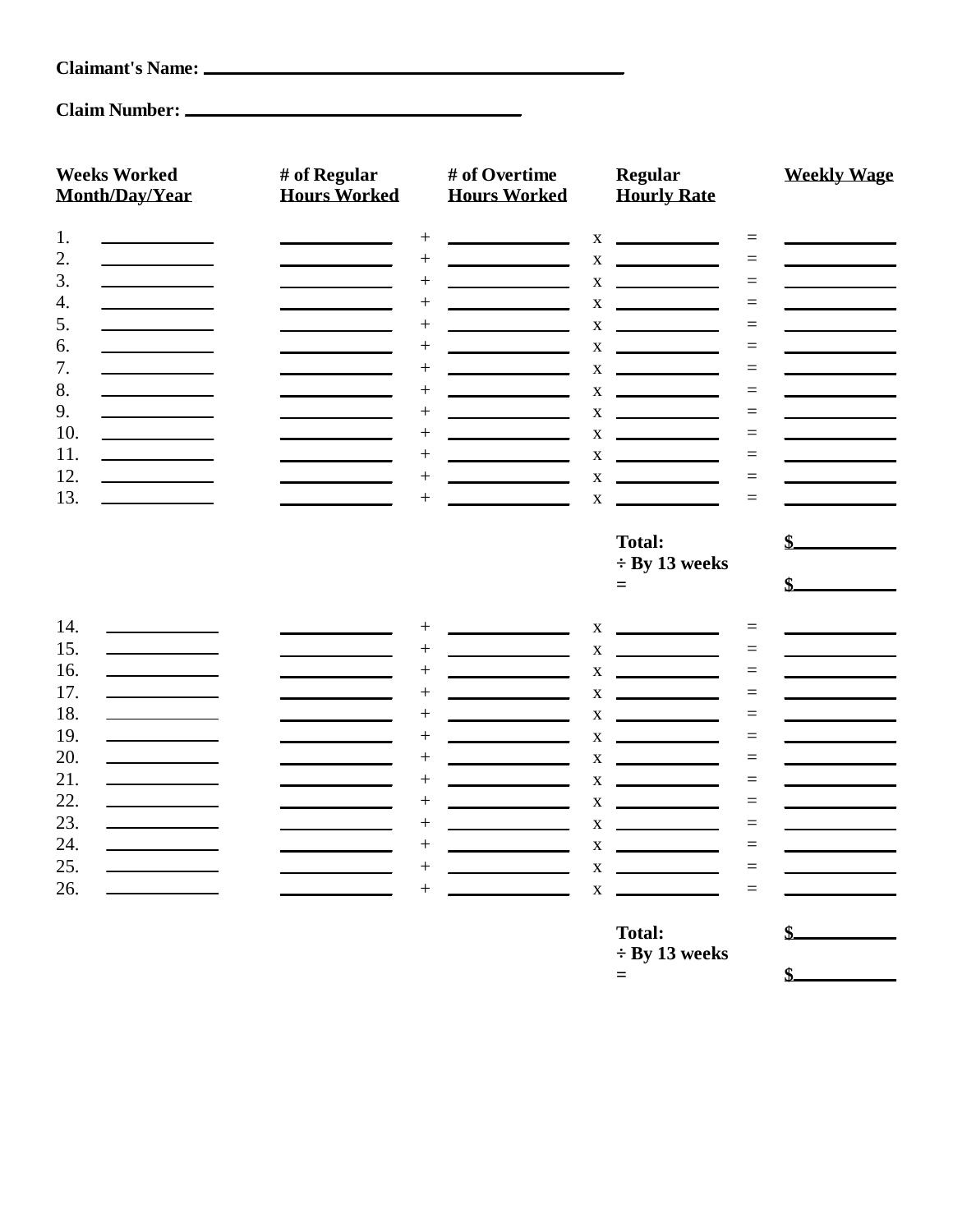# **Claimant's Name:**

## **Claim Number:**

| <b>Weeks Worked</b><br><b>Month/Day/Year</b>                                                                                                                                                                                                | # of Regular<br><b>Hours Worked</b> | # of Overtime<br><b>Hours Worked</b>                                                                                                                                                | <b>Regular</b><br><b>Hourly Rate</b>                                                                                                                                                                                                                       | <b>Weekly Wage</b> |
|---------------------------------------------------------------------------------------------------------------------------------------------------------------------------------------------------------------------------------------------|-------------------------------------|-------------------------------------------------------------------------------------------------------------------------------------------------------------------------------------|------------------------------------------------------------------------------------------------------------------------------------------------------------------------------------------------------------------------------------------------------------|--------------------|
| 27.<br><u> 1980 - Johann Barnett, fransk konge</u>                                                                                                                                                                                          |                                     | $^{+}$                                                                                                                                                                              | <u> The Communication of the Communication of the Communication of the Communication of the Communication of the Co</u><br>X<br>$\equiv$                                                                                                                   |                    |
| 28.<br><u> 1990 - John Barn Barn, amerikansk politiker</u>                                                                                                                                                                                  |                                     | $+$                                                                                                                                                                                 | $\mathbf X$<br>$=$                                                                                                                                                                                                                                         |                    |
| 29.                                                                                                                                                                                                                                         |                                     | $+$<br>$\mathcal{L}^{\mathcal{L}}(\mathcal{L}^{\mathcal{L}})$ and $\mathcal{L}^{\mathcal{L}}(\mathcal{L}^{\mathcal{L}})$ and $\mathcal{L}^{\mathcal{L}}(\mathcal{L}^{\mathcal{L}})$ | $\mathbf X$<br><u> The Community of the Community of the Community of the Community of the Community of the Community of the Community of the Community of the Community of the Community of the Community of the Community of the Community of</u><br>$=$ |                    |
| 30.                                                                                                                                                                                                                                         |                                     | $\mathcal{L}(\mathcal{L})$ and $\mathcal{L}(\mathcal{L})$ and $\mathcal{L}(\mathcal{L})$ and $\mathcal{L}(\mathcal{L})$<br>$+$                                                      | X<br>$=$                                                                                                                                                                                                                                                   |                    |
| 31.<br><u> 1980 - Johann Barn, mars an t-</u>                                                                                                                                                                                               |                                     | $\overline{+}$<br>$\mathcal{L}(\mathcal{L}^{\mathcal{L}})$ and $\mathcal{L}^{\mathcal{L}}$ are the set of the set of the set of $\mathcal{L}^{\mathcal{L}}$                         | $\mathbf X$<br>$=$                                                                                                                                                                                                                                         |                    |
| 32.<br><u> 1990 - Johann Barn, mars ann an t-</u>                                                                                                                                                                                           |                                     | $\overline{+}$                                                                                                                                                                      | $\mathbf{X}$<br><u> 1999 - John Barn Barn, amerikansk politiker</u><br>$=$                                                                                                                                                                                 |                    |
| 33.                                                                                                                                                                                                                                         |                                     | $^{+}$                                                                                                                                                                              | $\mathbf X$<br>$=$                                                                                                                                                                                                                                         |                    |
| 34.                                                                                                                                                                                                                                         |                                     | $^{+}$                                                                                                                                                                              | $\mathbf X$<br><u> Liston de la componenta</u><br>$=$                                                                                                                                                                                                      |                    |
| 35.                                                                                                                                                                                                                                         |                                     | $^{+}$                                                                                                                                                                              | $\mathbf X$<br>$=$                                                                                                                                                                                                                                         |                    |
| 36.<br><u> 1990 - Jan Barnett, politik e</u>                                                                                                                                                                                                |                                     | $^{+}$                                                                                                                                                                              | $\mathbf X$<br><u>production and the contract of the state</u><br>$=$                                                                                                                                                                                      |                    |
| 37.                                                                                                                                                                                                                                         |                                     | $^{+}$                                                                                                                                                                              | X<br>$=$                                                                                                                                                                                                                                                   |                    |
| 38.<br>39.                                                                                                                                                                                                                                  |                                     | $^{+}$                                                                                                                                                                              | $\mathbf X$<br>$=$                                                                                                                                                                                                                                         |                    |
|                                                                                                                                                                                                                                             |                                     | $^{+}$                                                                                                                                                                              | $\mathbf X$<br>$=$                                                                                                                                                                                                                                         |                    |
|                                                                                                                                                                                                                                             |                                     |                                                                                                                                                                                     | <b>Total:</b>                                                                                                                                                                                                                                              | \$.                |
|                                                                                                                                                                                                                                             |                                     |                                                                                                                                                                                     | $\div$ By 13 weeks                                                                                                                                                                                                                                         |                    |
|                                                                                                                                                                                                                                             |                                     |                                                                                                                                                                                     | $=$                                                                                                                                                                                                                                                        |                    |
|                                                                                                                                                                                                                                             |                                     |                                                                                                                                                                                     |                                                                                                                                                                                                                                                            |                    |
| 40.<br><u> 1980 - Johann Barbara, martxa a</u>                                                                                                                                                                                              |                                     | $^{+}$                                                                                                                                                                              | X<br>$=$<br><u>and the company of the company of the company of the company of the company of the company of the company of the company of the company of the company of the company of the company of the company of the company of the com</u>           |                    |
| 41.                                                                                                                                                                                                                                         |                                     | $^{+}$                                                                                                                                                                              | $\mathbf X$<br><u>and the state of the state</u><br>$=$                                                                                                                                                                                                    |                    |
| 42.<br><u> 1989 - John Stone, amerikansk politiker</u>                                                                                                                                                                                      |                                     | $^{+}$                                                                                                                                                                              | <b>Contract Contract Contract</b><br>X<br>$=$                                                                                                                                                                                                              |                    |
| 43.<br><u> 1990 - John Barn Barn, amerikansk politiker (</u>                                                                                                                                                                                |                                     | $+$                                                                                                                                                                                 | $\mathbf X$<br>$=$                                                                                                                                                                                                                                         |                    |
| 44.<br><u> The Communication of the Communication of the Communication of the Communication of the Communication of the Communication of the Communication of the Communication of the Communication of the Communication of the Commun</u> |                                     | $+$                                                                                                                                                                                 | <u> The Community of the Community of the Community of the Community of the Community of the Community of the Community of the Community of the Community of the Community of the Community of the Community of the Community of</u><br>$\mathbf X$<br>$=$ |                    |
| 45.                                                                                                                                                                                                                                         |                                     | $^{+}$                                                                                                                                                                              | $\mathbf X$<br>and the control of the control of<br>$=$                                                                                                                                                                                                    |                    |
| 46.                                                                                                                                                                                                                                         |                                     | $\overline{+}$                                                                                                                                                                      | $\mathbf X$<br>$=$                                                                                                                                                                                                                                         |                    |
| 47.                                                                                                                                                                                                                                         |                                     | $^{+}$                                                                                                                                                                              | <u>and the state of the state</u><br>$\mathbf{X}$<br>$=$                                                                                                                                                                                                   |                    |
| 48.                                                                                                                                                                                                                                         |                                     | $^{+}$                                                                                                                                                                              | $\mathbf X$<br>$=$                                                                                                                                                                                                                                         |                    |
| 49.                                                                                                                                                                                                                                         |                                     | $^{+}$                                                                                                                                                                              | $=$<br>$\mathbf X$                                                                                                                                                                                                                                         |                    |
| 50.                                                                                                                                                                                                                                         |                                     | $^{+}$                                                                                                                                                                              | $\mathbf X$<br>$=$                                                                                                                                                                                                                                         |                    |
| 51.                                                                                                                                                                                                                                         |                                     | $^{+}$                                                                                                                                                                              | $\mathbf X$<br>$=$                                                                                                                                                                                                                                         |                    |
| 52.                                                                                                                                                                                                                                         |                                     | $^{+}$                                                                                                                                                                              | $\mathbf X$<br>$=$                                                                                                                                                                                                                                         |                    |
|                                                                                                                                                                                                                                             |                                     |                                                                                                                                                                                     |                                                                                                                                                                                                                                                            |                    |
|                                                                                                                                                                                                                                             |                                     |                                                                                                                                                                                     | Total:                                                                                                                                                                                                                                                     | \$.                |

**÷ By 13 weeks**  $=$   $\frac{1}{2}$   $\frac{1}{2}$   $\frac{1}{2}$   $\frac{1}{2}$   $\frac{1}{2}$   $\frac{1}{2}$   $\frac{1}{2}$   $\frac{1}{2}$   $\frac{1}{2}$   $\frac{1}{2}$   $\frac{1}{2}$   $\frac{1}{2}$   $\frac{1}{2}$   $\frac{1}{2}$   $\frac{1}{2}$   $\frac{1}{2}$   $\frac{1}{2}$   $\frac{1}{2}$   $\frac{1}{2}$   $\frac{1}{2}$   $\frac{1}{2}$   $\frac{1}{2$ 

L